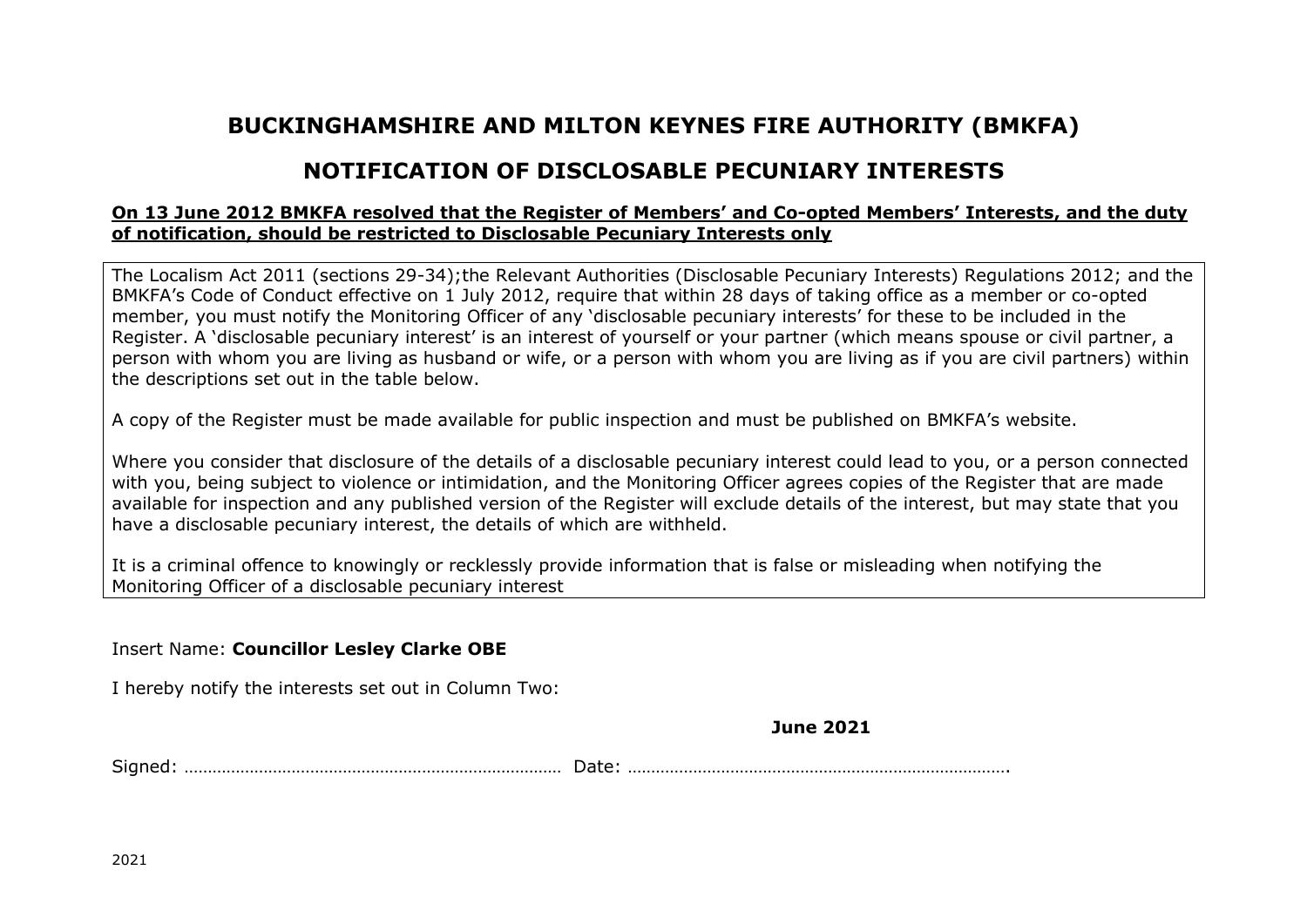| <b>Column One</b>           |                                                                                                                                                                                                                                                                                                                                                                                                                                                                    | <b>Column Two</b>         | [Notes]                                                                                                                                                                                                       |
|-----------------------------|--------------------------------------------------------------------------------------------------------------------------------------------------------------------------------------------------------------------------------------------------------------------------------------------------------------------------------------------------------------------------------------------------------------------------------------------------------------------|---------------------------|---------------------------------------------------------------------------------------------------------------------------------------------------------------------------------------------------------------|
|                             |                                                                                                                                                                                                                                                                                                                                                                                                                                                                    |                           | There is no requirement for you to<br>differentiate your disclosable<br>pecuniary interests between those<br>which relate to you personally and<br>those that relate to your spouse or<br>civil partner       |
| <b>Category of Interest</b> |                                                                                                                                                                                                                                                                                                                                                                                                                                                                    | <b>Member's Interests</b> |                                                                                                                                                                                                               |
| 1.                          | Any employment, office, trade, profession<br>or vocation carried on for profit or gain<br>[i.e undertaken by you, or your spouse or<br>civil partner]                                                                                                                                                                                                                                                                                                              | None                      |                                                                                                                                                                                                               |
| 2.                          | Any payment or provision of any other   None<br>financial benefit (other than from BMKFA)<br>made or provided within the twelve<br>months preceding this notification in<br>respect of any expenses incurred by you in<br>carrying out duties as a member, or<br>towards your election expenses.<br>This includes any payment or financial<br>benefit from a trade union within the<br>meaning of the Trade Union and Labour<br>Relations (Consolidation) Act 1992 |                           |                                                                                                                                                                                                               |
| 3.                          | Any contract which is made between you,<br>or your spouse or your civil partner* (or a<br>body in which you, or your spouse or your<br>civil partner, has a beneficial interest **)<br>and BMKFA-<br>(a) under which goods or services are to                                                                                                                                                                                                                      | None                      | * "spouse or civil partner" means a<br>person with whom you are living as<br>husband or wife, or a person with<br>whom you are living as if you are civil<br>partners<br>**"body in which you, or your spouse |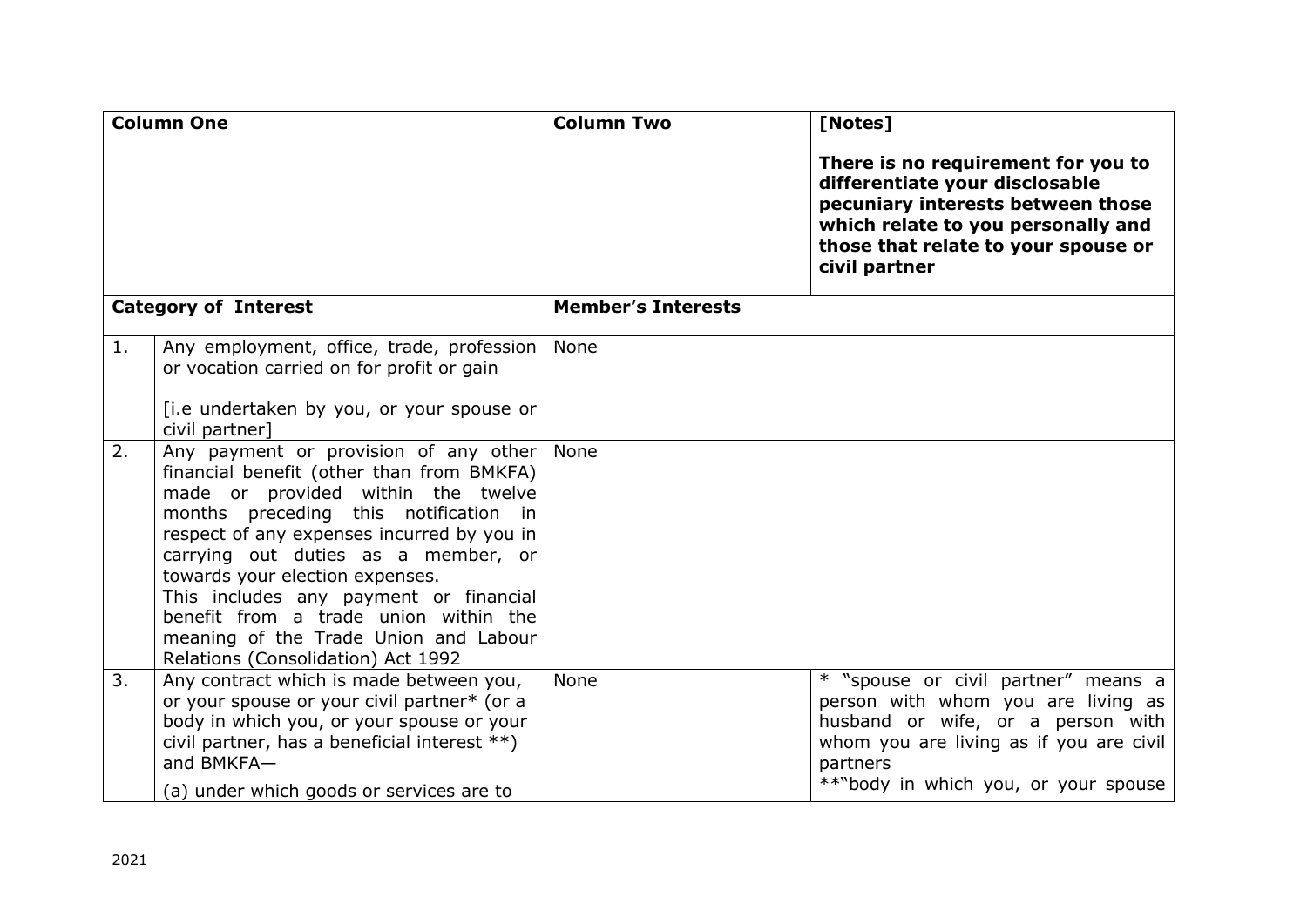|    | be provided or works are to be executed;<br>and<br>(b) which has not been fully discharged.                                                                                                              |                                                                      | or your civil partner has a beneficial<br>interest" means a firm in which you, or<br>your spouse or your civil partner is a<br>partner or a body corporate of which<br>you, or your spouse or your civil<br>partner is a director (or a member of<br>the committee of management of an<br>industrial and provident society), or in<br>the securities of which you, or your<br>spouse or your civil partner has a<br>beneficial interest |
|----|----------------------------------------------------------------------------------------------------------------------------------------------------------------------------------------------------------|----------------------------------------------------------------------|-----------------------------------------------------------------------------------------------------------------------------------------------------------------------------------------------------------------------------------------------------------------------------------------------------------------------------------------------------------------------------------------------------------------------------------------|
| 4. | Any beneficial interest in land *** which is<br>within the areas of Buckinghamshire and<br>Milton Keynes<br>[i.e of you, or of your spouse or your civil]<br>partner,]                                   | <b>Brook Lodge</b><br>Ford Street<br>High Wycombe<br><b>HP11 1RU</b> | $\overline{***}$ "land" excludes<br>easement,<br>an<br>servitude, interest or right in or over<br>land which does not carry with it a right<br>for you, or your spouse or your civil<br>partner (alone or jointly with another)<br>to occupy the land or to receive income                                                                                                                                                              |
| 5. | Any licence (alone or jointly with others) to<br>occupy land in the areas of<br>Buckinghamshire and Milton Keynes for a<br>month or longer<br>[i.e held by you, or your spouse or your<br>civil partner] | None                                                                 |                                                                                                                                                                                                                                                                                                                                                                                                                                         |
| 6. | Any tenancy where (to your knowledge)-<br>(a) the landlord is BMKFA; and<br>(b) the tenant is a body in which you, or<br>your spouse or your civil partner, has a                                        | <b>None</b>                                                          |                                                                                                                                                                                                                                                                                                                                                                                                                                         |